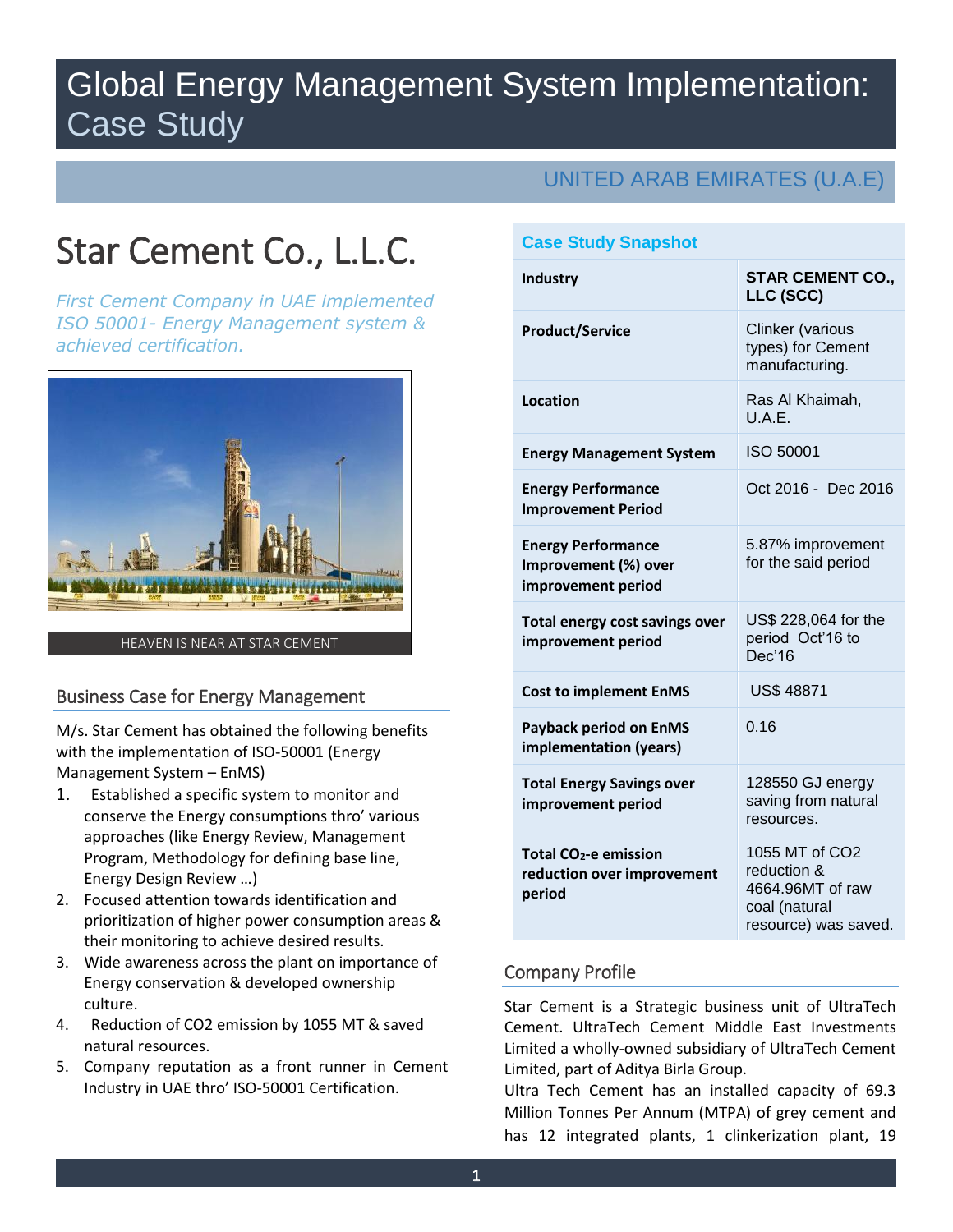grinding units (15 in India) and 7 bulk terminals. Its operations span across India, UAE, Bahrain, Bangladesh and Sri Lanka. UltraTech Cement is also India's largest exporter of cement reaching out to meet the demand in countries around the Indian Ocean and the Middle East.

Star Cement (SC) is a leading manufacturer of cement (headquarters in Dubai) in the Middle East as a part of Ultra Tech Cement overseas operations, having Clinkerization plant in Ras Al Khaimah producing various types of clinker including Oil well clinker with a capacity of over 2.70 Million Tons /Annum and various types of cement (incl., oil well cement) production of 3.3 Million Tons/Annum from all the 4 Cement Grinding units located in Abu Dhabi, Ajman, Bahrain & Bangladesh.

SC-RAK & its Grinding Plants except Bahrain were bestowed with the prestigious certifications ISO-9001, ISO-14001 & OHSAS-18001 and SC-RAK is the only Cement plant in U.A.E. Certified with ISO-50001 in Sept-2016.

## **Motivations / Drivers:**

- Corporate focus and support.
- Optimize / minimize the Cost of production without compromising quality.
- Conservation of natural resources.
- Reduction of GHGs to cope up for clean and green environment.
- To face the Market challenges & winning the customers.
- Aspiration for front runner as the lowest power consumer in this region.
- Reputation of company & Brand image in the Public / market.
- Employee motivation & pride.

## **Energy Management Program:**

- Ultra Tech Cement Corporate Energy initiatives are being implemented as per the guidelines to compete with the group units thro' the systematic approach though there are no specific guidelines / regulations on Energy Conservation concepts in UAE.
- On this journey, SC has achieved following rewards and recognitions:

Membership in WBCSD for Cement Sustainability initiative & WASH implementation since 2011; DQA Award; HR MENA Excellence Award

(Excellence in Talent Management); Customer Awards-2015 (Exporter of the Year -Dry Bulk);

API – Oil well Cement **Certification** Award to Star cement in the year 2016; Awards on



Environmental performance appreciation consistently between 2011 and 2015 from Local Govt., Authorities MOEW/ EPDA / Env. Agency-ADH.

## **Prior approach to reduce energy use:**

- a) Monthly Energy Conservation Committee (ECC) meetings to discuss, invite ideas, assess & finalize the ideas for implementation.
- b) Assess the monthly / annual benefits achieved from the Energy Conservation.
- c) Kaizen approach.
- d) Implementation of PSS techniques.

#### **With the adoption of ISO-50001:2011**

- a) Continuous monitoring & measurement thro' review on daily basis to analyze and find a suitable solutions for implementation on higher power consumption areas.
- b) Assigning specific responsibilities with targets to the relevant stakeholders / respective SHs.
- c) Periodical internal Audits, MRMs, introduction of relevant formats (ERR, Management Programs, Base line and Methodology, Design review etc).
- d) Ensure RADAR (Result expected, Approach, Deployment, Assessment & Review) approach



*"Say 'Yes' to Standards & 'No' to Abnormalities."* - Pramod Rajgaria, CEO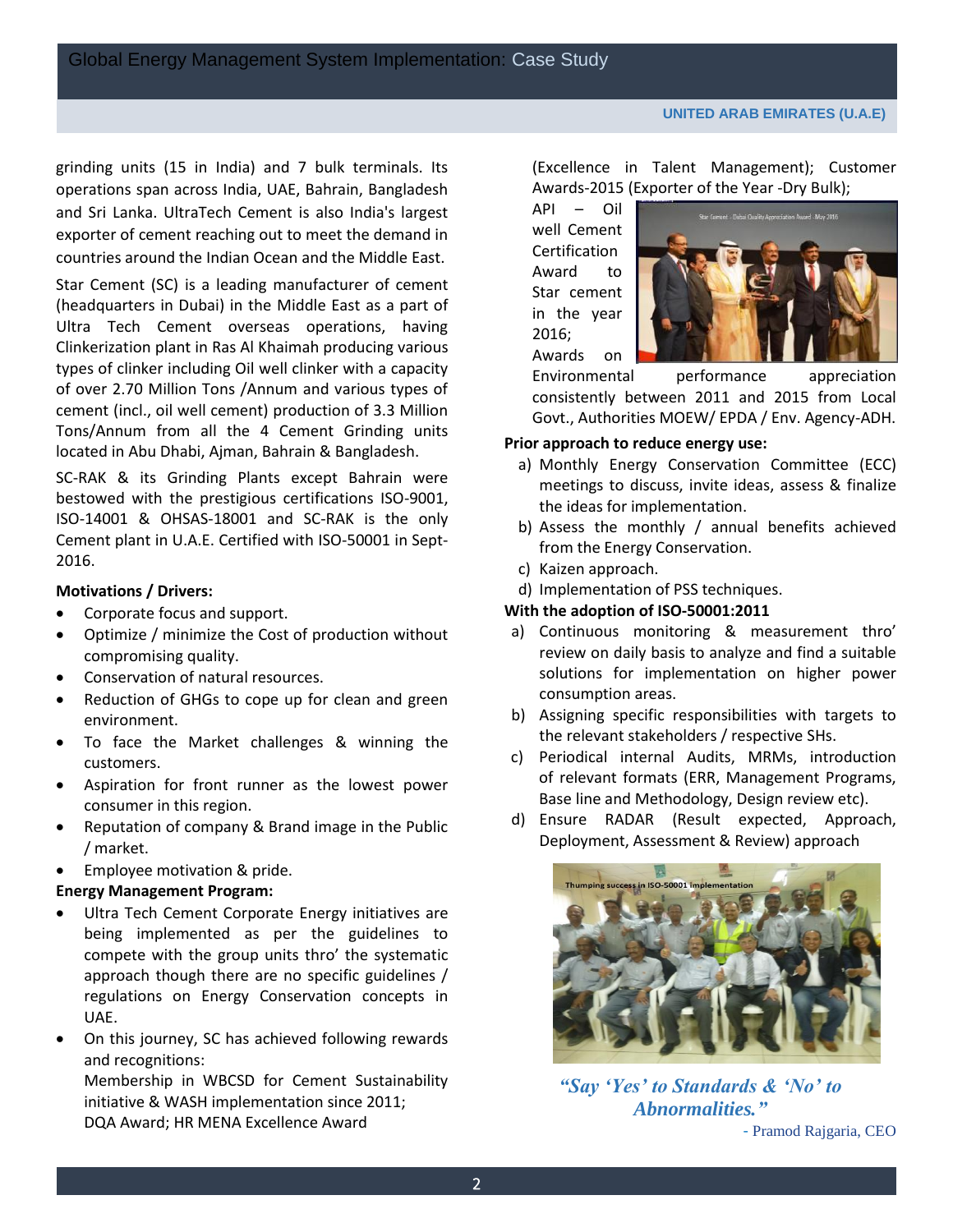#### Business Benefits Achieved

#### **Alternate Fuel (AF) handling system**

- Alternate fuel handling system was installed to handle several types of solid components at different sizes varying from 5-50 mm.
- Wood chips, tyre chips and other types of solid alternate fuels are being transported and fed into Inline Calciner (ILC) by using this system.
- Cost of Project: 0.785 Mio USD
- Capacity: 8 TPH
- Energy performance improved 5.87% for Oct'16- Dec'16 against the base line 1.36% .w.r.t Apr'16 to Sep-16 (H1 of 2016-17).



- The above performance is on account of alternate fuels consumption increment from 1.54% to 8.94 % on weight basis for the specific AF-Tyre chips.
- Total Energy saved was 128550 GJ.
- Total CO2 Reduction was 1055MT and conservation of natural resources of raw coal was 4664.96MT.
- Total cost saving after implementation of EnMS is US\$ 228064 for the above mentioned period.



**"***Mind Blowing and time for us to act and transform towards Bench Marking."* TVS. Chidambaram, COO

#### **EnMS Development and Implementation**

#### **Organizational**

With a positive approach on Environmental impacts, GHGs thro' conserving natural resources by maximizing utilization of AFs & ARMs, reduce power consumptions thro' various energy conservation techniques to bring down the production cost with an ultimate aim to make the stake holders /customers happy, Star Cement has adopted, established and implemented the EnMS.

#### **Top Management**:

Functional Heads (CEO, COO &CFO) are the top management leading the Star Cement from Dubai, Head Office. Vice President-Unit Head is the top management at Star Cement, Ras Al Khaimah works & Grinding units (in Ajman & Abu Dhabi).

Driven from the Groups Mission, Vision and Strategy, the local management team is committed and established IMS Policy integrated with Energy (ISO-50001) requirements, appointed EnMS team leader, approved Energy Team, provided resources, identified & determined the scope and boundary; ensures establishments of EnPIs , Energy Objectives and Targets;

#### **Energy review and planning**

It is evident thro' ERR (Energy Review Report) which was designed based on the end-end / sequential process of Clinkerization i.e., Limestone mining to Clinkerization pyro process.

#### **Planning**

SC has conducted and documented the Energy Planning process, consistent with the Energy Policy and leads to continual improvement of the energy performance.

#### **Review**

SC has established the baselines for various energy use areas of consumption. Daily Energy performance review takes place to analyze energy use and consumption and then identify significant energy use areas. Energy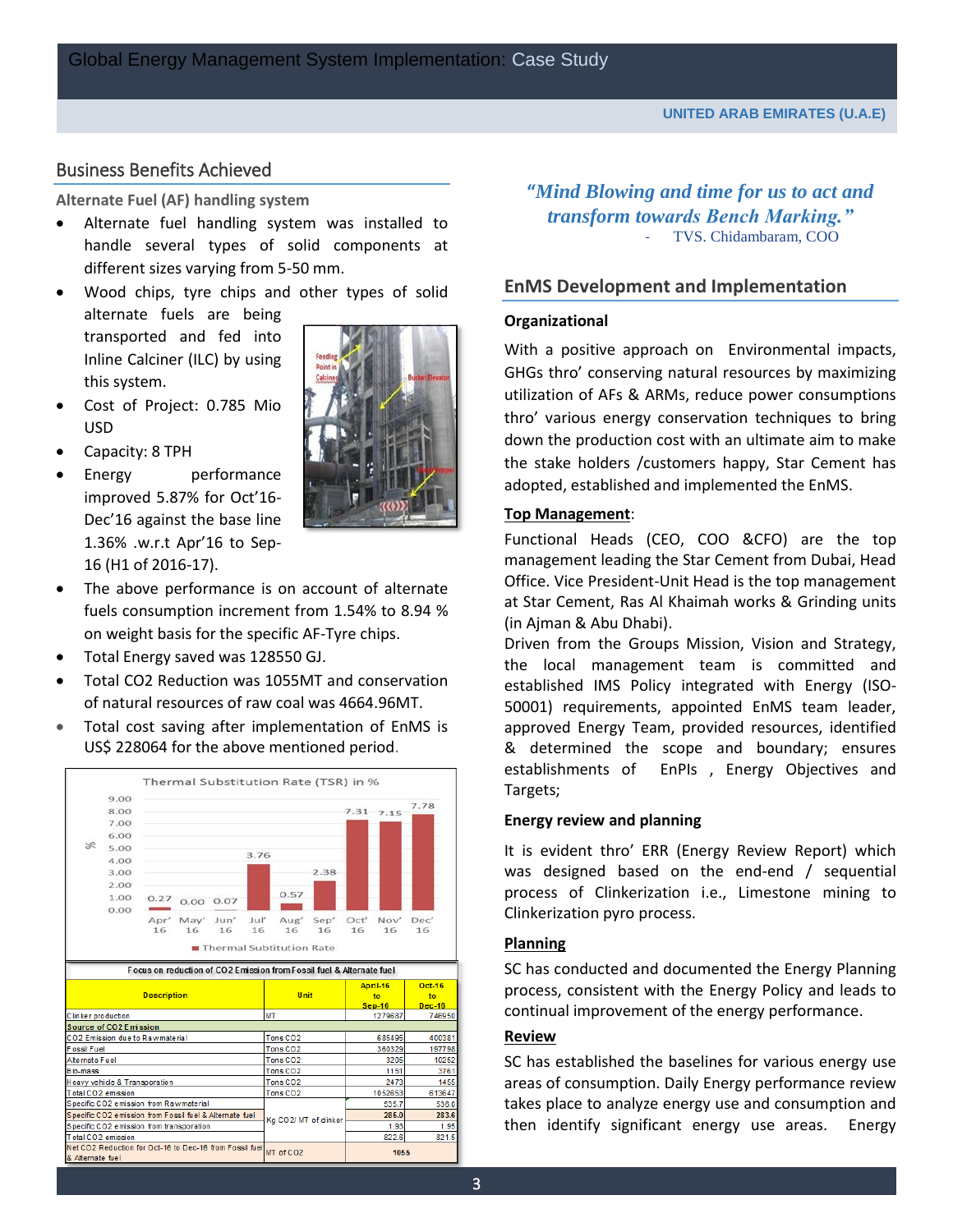Reviews facilitates to identify, prioritize and record opportunities for energy performance improvement.

#### **Base line**

The Baselines established by SC is based on the results of previous year & documented in the Energy Review Report (ERR). The base line adjustments are made when EnPI is no longer applicable or major changes have been introduced to the process or operation. The following are considered to establish the baselines:

**Energy Performance Indicators (EnPIs)** are determined based on the baselines set & the targets to be achieved. SC quantifying the energy as ''KWh/Ton of Clinker".

**Significant energy use** is defined for higher power consumption areas, opportunities for higher saving potential & poor operating / maintenance conditions.

#### **Energy Objectives &Targets and Management action Plan**

**The ERR** provides the objectives and targets set by SC to improve Energy Performance.

**Management Program** provides the necessary action plan with timelines, verification method and responsibilities against the set objectives & Targets.

**Financing:** Financial resources and commitments are obtained from Management. The total amount spent for implementation of ISO 50001:2011 was AED 179355.

**Duration needed:** Amount of time needed to establish the EnMS in SC is approx. 9 months (Jan-16 to Sep-16)

#### **Cost-Benefit Analysis**

Cost benefit calculation is carried out based on increment in % TSR and Type of alternate fuel with heat value. More heat value alternate fuel has the potential for heat enthalpy for replacing natural resources (heat values) such as coal and pet coke materials. This heat replacement benefits cost saving w.r.t the higher cost of natural resources.

95% of AF of Tyre chips consumed for Apr'16 to Sept'16 whereas the same increased to 99.5% for Oct'16 to Dec'16. Besides, minor substitution of HFO sludge (generated from SC- Captive Power Plant), waste filter bags, wood chips & waste paint sludge (negative cost) from the Paint industry being used to support the Environmental aspects of hazardous waste disposal through kiln incineration of SC pyro process instead of land filling.

The costs of raw coal and tyre chips on an average for Apr'16 to Sept'16 were AED 243.59/T & AED 202.10 /T respectively. Subsequently for Oct'16 to Dec'16 it was AED 295.20/T of coal mix (85% High Calorific Value Coal & 12% Medium Calorific Value Coal) and AED 158.36/T of Tyre chips respectively.

The achieved financial benefits are reviewed and vetted by Finance department.



## *"Efficiency is doing things Right / Maximum output from the Least amount of Input."*

-Naveen Chandra Kukreti, Vice President

#### **Approach used to determine whether energy performance improved**

SC's approach for improvements in Energy performance.

- Significant energy users monitored thro' SAP.
- Review, analysis & action plans on power consumption report in daily production meetings.
- Periodical review by internal & external agencies on critical process equipment.
- Arresting false air ingress into the systems to reduce heat & power consumption for Pyro, Raw material & Coal grinding sections on monthly basis.
- **Monthly ECC (Energy Conservation Cell) meeting.**
- Monthly 'Why-Why analyses' meeting on Eqpt B/D.
- Monthly analysis on Operational KPIs: OEE (Overall equipment effectiveness) MTBF (Mean Time Between Failure) and MTTR (Mean Time To Repair) parameters for all relevant sections.
- Focus on energy initiatives, encouragement thro' rewards and recognitions to best performers by Sr. Leaders to motivate during quarterly GCM - a common platform for vertical interaction.
- Monthly Gate meeting headed by U.H., is also one of the platforms to support the above purpose.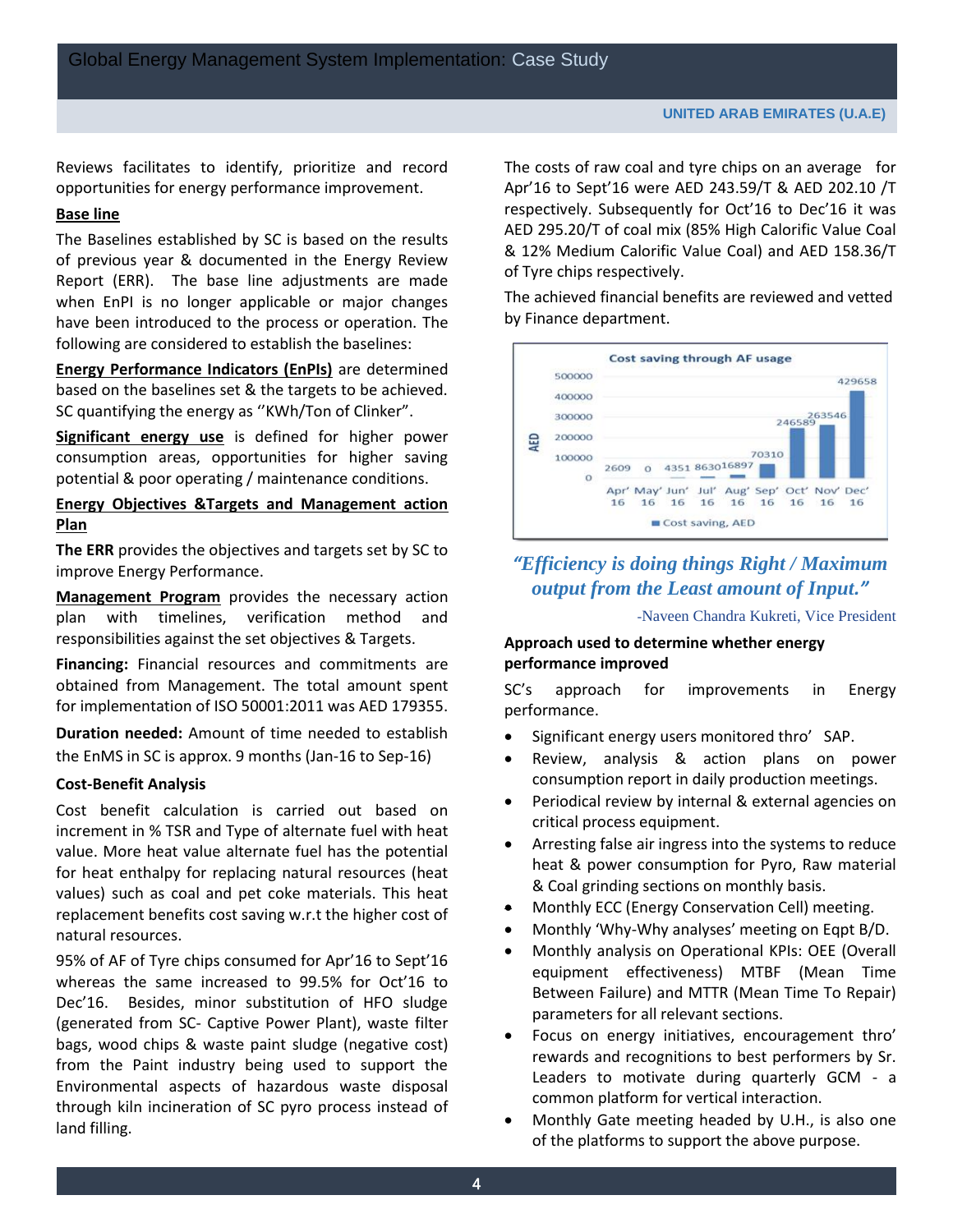Service level agreement (SLA) based Internal Customer Satisfaction (ICS) survey is being reviewed by U.H on monthly basis for improving the relations between Internal Customers & Suppliers among all depts.

#### **Approach used to validate results**

- SC considers on Performance Evaluation, approach to track & measure activities and strategies to reduce the energy use.
- U.H., MR and the Energy Team assess the performance evaluation from ERR.
- Any deviation / abnormalities in energy performance, the consumption from the desired outcome is subjected to a root cause analysis & corrective actions will be taken as appropriate.

#### **Internal Audit**

- The frequency of Audit is based on process complexities, changes that affect the organization and previous audit results.
- The internal audits (INA) are being conducted by the trained internal auditors.
- The main focus of INA is to identify the gaps & opportunities with relevant process & to abridge with suitable CAPA measures by respective process owners.
- In the half yearly MRM (Management Review meeting), U.H. reviews the compliance of all NCs to ensure further improvement of the system.

#### **Steps taken to maintain operational control and sustain energy performance improvement**

#### **Operational Control**

SC has considered the operations and maintenance activities to ensure

- Relevance of Criteria for effective operation and maintenance of significant energy uses.
- Steps to operate and maintain facilities, processes, systems and equipment in accordance to the Criteria.
- Communications.

The Process Flow Chart provides an overview of the processes and interaction between the core elements of the EnMS.

#### **Design**

SC considers appropriate design while planning through modification / renovation activities documented in Energy Design Review Report.

#### **Procurement of Energy Services, Products, Equipment and Energy**

SC ensures that the Procurement person is given adequate information while procuring energy services, products, equipment and energy which is documented in MM module of SAP.

The evaluation of External Providers, selection, registration and re-evaluation are available in SAP.

#### **Development and use of professional expertise, training, and communications**

#### **Competence, Training and Awareness**

SC ensures that persons working for significant energy uses are competent on the basis of appropriate education, training, skills and experience.

It is documented in Corporate HR portal (Poornata.com). The training needs for significant energy uses are identified and documented in the Training Plan.

Awareness is imparted to all persons includes:

- Energy Policy, Procedures and Requirements of EnMS.
- Roles, Responsibilities and Authorities in achieving the requirements of EnMS.
- Benefits of improved energy performance.
- Impact of energy use and consumption.
- Behavior towards achieving energy objectives and targets.

#### **Communication**

SC communicates internally thro' ECC meetings and daily Prodn. Meetings on energy performance.

The external communication (direct/indirect on Energy) to relevant interested parties like Govt., authorities EPDA, MOEW , Ministry of Energy is well established by complying their local Environmental norms & regulations and timely requirements. Being awardee of many Environmental appreciations, SC is getting the support, guidance & cooperation for identifying innovative products for AFs & ARMs to improve the Energy performance.